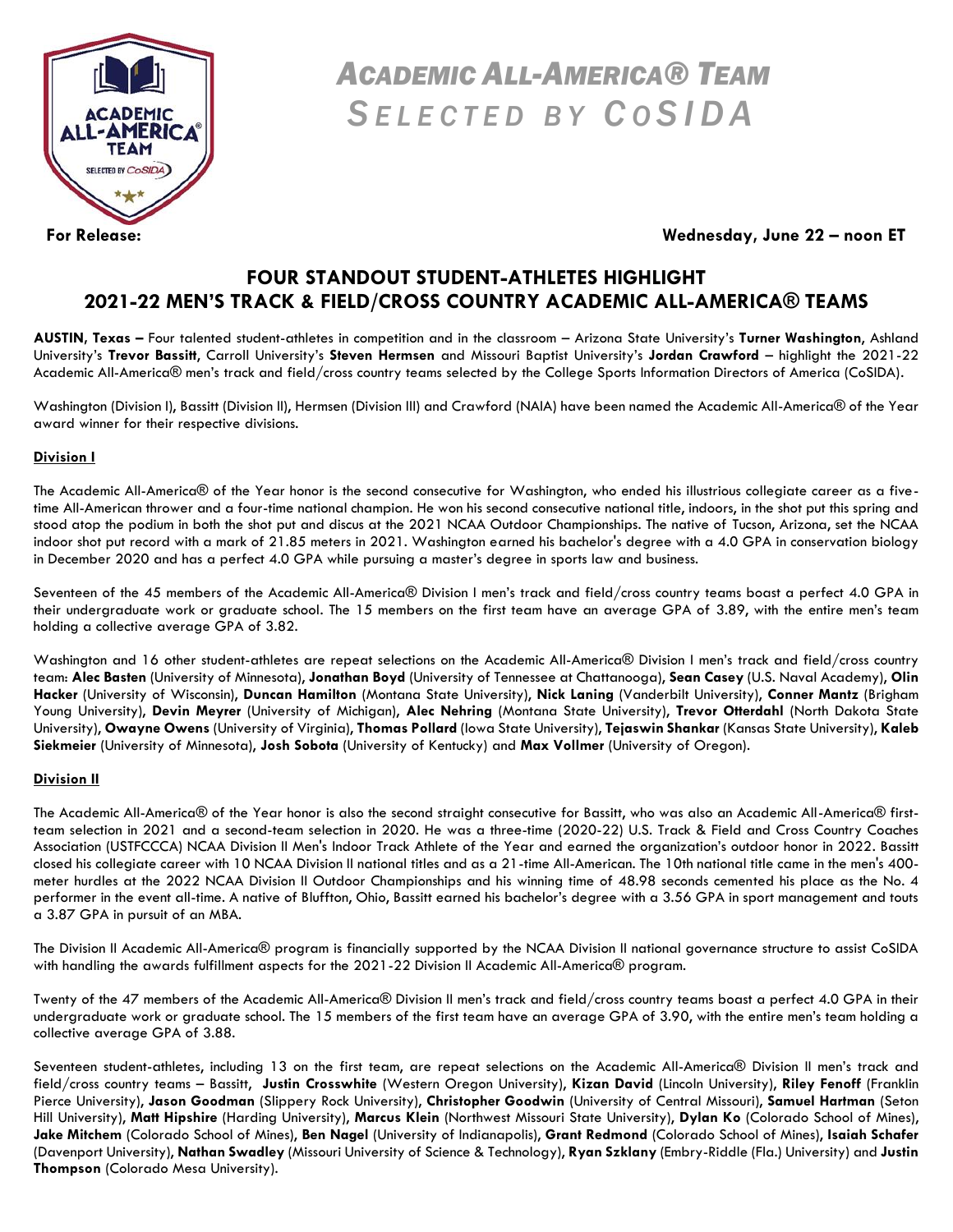### **Division III**

Hermsen defended his Division III outdoor national title in the discus in May and is a three-time All-American. The CoSIDA Academic All-America® first-team honor is also the second consecutive for Hermsen, earned the NCAA Elite 90 Award for the 2022 Division III Indoor Championships, where he finished fifth in the weight throw and competed in the shot put. The De Pere, Wisconsin, native is an exercise science major with a 3.97 GPA and was named the 2021 USTFCCCA Men's Scholar Field Athlete of the Year.

The Division III Academic All-America® program is financially supported by the NCAA Division III national governance structure to assist CoSIDA with handling the awards fulfillment aspects for the 2021-22 Division III Academic All-America® program.

Ten of the 45 members of the Academic All-America® Division III men's track and field/cross country teams boast a perfect 4.0 GPA in their undergraduate work or graduate school. The 16 honorees on the first team have an average GPA of 3.94, with the entire men's team combining for a collective 3.87 GPA.

A total of 17 student-athletes, including Hermsen, are repeat selections on the Academic All-America® Division III men's track and field/cross country team: **Isaac Alderfer** (Eastern Mennonite University), **David Bradley** (Wheaton (Ill.) College), **Garrett Clark** (John Carroll University), **Matyas Csiki-Fejer** (Suffolk University), **Nick Hoffman** (Hope College), **Mike Jasa** (Loras College), **Matthew Karee** (Carnegie Mellon University), **Justin Kiefel** (Carnegie Mellon University), **Ben Kuxmann** (Millikin University), **Andrew Lauber** (Wheaton (Ill.) College), **Bram Miller** (Carnegie Mellon University), **Justin Park** (Rensselaer Polytechnic Institute), **Shawn Schindler** (Saint John's (Minn.) University), **Oliver Thomas (**Worcester Polytechnic Institute), **Kenneth Wei** (MIT) and **Dallas Wright** (Wartburg College).

## **NAIA**

A six-time All-American in the 5,000-meter race walk, Crawford won his first national title in the event with a time of 21:49.78 at the 2022 NAIA Outdoor Championships. The Douglasville, Georgia, native was a CoSIDA Academic All-America® first-team selection in 2021 and a second-team selection in 2020. An exercise science major with a 4.0 GPA, Crawford was also a member of the Spartans' seven-man team that finished 32nd at the NAIA Cross Country Championships last fall.

The NAIA Academic All-America® program is financially supported by the NAIA national governance structure to assist CoSIDA with handling the awards fulfillment aspects for the 2021-22 NAIA Academic All-America® program.

Four of the 20 members of the Academic All-America® NAIA men's track and field/cross country teams boast a perfect 4.0 GPA in their undergraduate work. The 10 members of the first team have an average GPA of 3.89, with the entire men's team holding a collective average GPA of 3.84.

Six student-athletes join Crawford as repeat selections on the Academic All-America® NAIA men's track and field/cross country team: **Alex Helmuth** (Taylor University), **Ben Hofstra** (Cornerstone (Mich.) University), **Jacob Jennings** (Concordia (Neb.) University), **Kyle Manuel**  (Southeastern University), **Cole Olsen** (Lewis-Clark State College) and **Clayton VanDyke** (Lewis-Clark State College).

For more information regarding the Academic All-America® program, visit [https://academicallamerica.com/.](https://academicallamerica.com/)

### **FOR MORE INFORMATION:**

**Jeff Schwartz, Retired, North Dakota State University** | Academic All-America ® Co-Director for Publicity [Schwartzy2@yahoo.com](mailto:Schwartzy2@yahoo.com) | (701) 793-0538

**Ryan Klinkner, Saint John's University (Minn.)** | Academic All-America® Coordinator of Publicity [rklinkner@csbsju.edu](mailto:rklinkner@csbsju.edu) | (320) 363-3127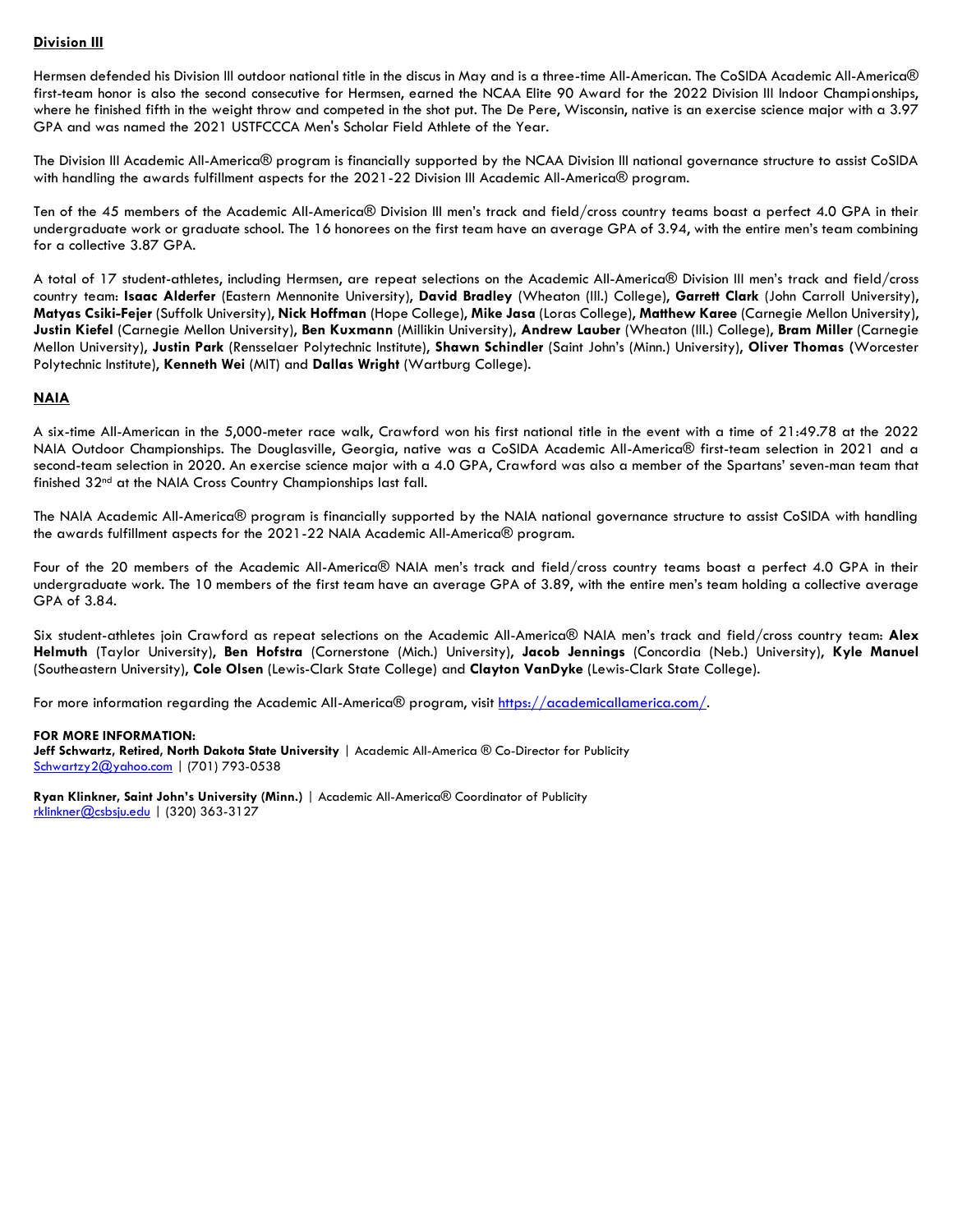

# **2021-22 Academic All-America** ® **Team Men's Track & Field / Cross Country NCAA Division I**

# **FIRST TEAM**

# Logan Blomquist Southeast Missouri State University **University of Wisconsin** Conner Mantz (#) **Brigham Young University** Alec Nehring (&) Montana State University Trevor Otterdahl *(1)* North Dakota State University<br>Owayne Owens *(2)* University of Virginia **University of Virginia Iowa State University** Ryan Smeeton **Oklahoma State University**

Andrew Alexander **University of Notre Dame** Jonathan Boyd (3) University of Tennessee at Chattanooga Tom Dodd University of Michigan Gavin Gaynor North Carolina State University<br>1.76.71 Duncan Hamilton (1) Chemical Engr. 2.76.71 Montana State University **Montana State University** Stanford University Jaime Marcos **Eastern Illinois University** Connor McMenamin Pennsylvania State University Sean Petersen **University of South Carolina** Chantz Visse Loyola University Chicago Sr. 3.84 Global Studies & Philosophy

| FIRST TEAM                           |                                        |              |             |                                                                                 |  |  |
|--------------------------------------|----------------------------------------|--------------|-------------|---------------------------------------------------------------------------------|--|--|
| Name                                 | School                                 | Yr.          | <b>GPA</b>  | Major                                                                           |  |  |
| Alec Basten (\$)                     | University of Minnesota                | Gr.          | 3.87/4.00   | Kinesiology (G)                                                                 |  |  |
| Logan Blomquist                      | Southeast Missouri State University    | Gr.          | 3.59/3.80   | Public Administration (G)                                                       |  |  |
| Sean Casey (1)                       | U.S. Naval Academy                     | Sr.          | 4.00        | Aerospace Engineering                                                           |  |  |
| Jordan Geist                         | University of Arizona                  | Sr.          | 3.73        | Marketing                                                                       |  |  |
| Olin Hacker <i>(</i> *)              | University of Wisconsin                | Gr.          | 3.97/4.00   | Biology (UG) / Kinesiology (G)                                                  |  |  |
| Nick Laning (3)                      | <b>Vanderbilt University</b>           | Sr.          | 3.98        | Civil Engineering                                                               |  |  |
| Conner Mantz <i>(</i> #)             | <b>Brigham Young University</b>        | Sr.          | 3.76        | <b>Mechanical Engineering</b>                                                   |  |  |
| Gabriele Montefalcone                | University of Texas                    | Gr.          | 4.00        | Physics (G)                                                                     |  |  |
| Alec Nehring (&)                     | <b>Montana State University</b>        | Gr.          | 4.00/4.00   | <b>Educational Leadership</b>                                                   |  |  |
| Trevor Otterdahl (1)                 | North Dakota State University          | Gr.          | 3.96/4.00   | Mathematics (UG) / Business Administration (G)                                  |  |  |
| Owayne Owens (2)                     | University of Virginia                 | Sr.          | 3.69        | Sociology (UG) / Public Policy (G)                                              |  |  |
| Matthew Pereira                      | <b>Harvard University</b>              | Sr.          | 3.93        | <b>Mathematics &amp; Computer Science</b>                                       |  |  |
| Thomas Pollard (^)                   | <b>Iowa State University</b>           | Gr.          | 4.00/4.00   | Information Systems & Business Analytics                                        |  |  |
| Ryan Smeeton                         | Oklahoma State University              | Sr.          | 3.75        | <b>Mechanical Engineering</b>                                                   |  |  |
| Jessie Sullivan                      | University of South Dakota             | Sr.          | 4.00        | Chemistry                                                                       |  |  |
| Turner Washington (1)                | Arizona State University               | Gr.          | 4.00/4.00   | Sports Law & Business (G)                                                       |  |  |
| <b>SECOND TEAM</b>                   |                                        |              |             |                                                                                 |  |  |
| Name                                 | School                                 | Yr.          | <b>GPA</b>  | Major                                                                           |  |  |
| Alex Ayers                           | University of Idaho                    | Gr.          | 4.00/4.00   | <b>Environmental Science</b>                                                    |  |  |
| Caleb Bouchard                       | University of North Texas              | Sr.          | 4.00        | <b>Biomedical Engineering</b>                                                   |  |  |
| Ashwin Briggs                        | U.S. Naval Academy                     | Sr.          | 3.85        | <b>Operations Research</b>                                                      |  |  |
| Isaac Elliott                        | Duquesne University                    | Sr.          | 3.86        | <b>Corporate Communications</b>                                                 |  |  |
| Sean Geither                         | U.S. Air Force Academy                 | Sr.          | 3.96        | Aeronautical Engineering                                                        |  |  |
| Nathan Jubran                        | University of North Florida            | Sr.          | 3.99        | Psychology                                                                      |  |  |
| Devin Meyrer (3)                     | University of Michigan                 | Gr.          | 3.75/3.94   | Interpersonal Practice in Integrated Health, Mental Health & Substance Abuse (G |  |  |
| Dan Schaffer                         | <b>Binghamton University</b>           | Gr.          | 3.77/3.91   | Mechanical Engineering (UG) / Business Administration (G)                       |  |  |
| Tejaswin Shankar (2)                 | Kansas State University                | Gr.          | 3.49/3.56   | Accounting/Finance/Master's in Accounting                                       |  |  |
| Kaleb Siekmeier (3)                  | University of Minnesota                | Gr.          | 3.61/4.00   | Aerospace Engr and Mech MS                                                      |  |  |
| Josh Sobota (2)                      | University of Kentucky                 | Sr.          | 3.85        | Management                                                                      |  |  |
| Alex Talley                          | University of Nebraska                 | Gr.          | 3.47/3.83   | Civil Engineering (UG) / Engineering Management (G)                             |  |  |
| Max Vollmer (#)                      | University of Oregon                   | Sr.          | 3.58        | <b>Business Administration</b>                                                  |  |  |
| Felix Wolter                         | University of Pittsburgh               | Gr.          | 3.38/3.75   | Computer Science                                                                |  |  |
| THIRD TEAM                           |                                        |              |             |                                                                                 |  |  |
| Name                                 | School                                 | Yr.          | <b>GPA</b>  | Major                                                                           |  |  |
| Andrew Alexander                     | University of Notre Dame               | Gr.          | 3.56/3.96   | Management                                                                      |  |  |
| Jonathan Boyd (3)                    | University of Tennessee at Chattanooga | Gr.          | 4.00/4.00   | Electrical Engineering (UG) / Electrical Engineering (G)                        |  |  |
| Brett Brady                          | U.S. Naval Academy                     | Jr.          | 3.90        | Aerospace Engineering                                                           |  |  |
| Kelly Cook Jr.                       | <b>Purdue University</b>               | Gr.          | 3.75/3.54   | Finance (UG) / Finance (G)                                                      |  |  |
| Tom Dodd                             | University of Michigan                 | Gr.          | 3.88/3.83   | Movement Science (UG) / Movement Science (G)                                    |  |  |
| Gavin Gaynor                         | North Carolina State University        | Gr.          | 3.76 / 3.71 | Chemical Engr. (UG) / Chemical Engr. & Forest Biomaterials (G)                  |  |  |
| Duncan Hamilton (1)                  | <b>Montana State University</b>        | Jr.          | 3.61        | <b>Mechanical Engineering</b>                                                   |  |  |
| Charles Hicks                        | <b>Stanford University</b>             | Jr.          | 3.54        | Cognitive Science                                                               |  |  |
| Keyshawn King                        | <b>Stanford University</b>             | Sr.          | 3.63        | Psychology & Sociology                                                          |  |  |
| Jaime Marcos                         | <b>Eastern Illinois University</b>     | Gr.          | 3.95/4.00   | Teacher Education (UG) / Sport Management (G)                                   |  |  |
| Connor McMenamin                     | Pennsylvania State University          | Gr.          | 3.91/4.00   | Economics & International Relations (UG) / International Affairs (G)            |  |  |
| Sean Petersen                        | University of South Carolina           | Sr.          | 4.00        | Finance                                                                         |  |  |
| Seth Slavin                          | Lehigh University                      | Gr.          | 3.97/4.00   | Electrical Engr. (UG) / Mechanical Engr. (G)                                    |  |  |
| $C_{\text{heat}}$ $M_{\text{total}}$ | Landa Hatiaaster Chianna               | $\mathbf{C}$ | 201         | Clabel Chiefred O. Dhilaaankii                                                  |  |  |

Jr. 3.98 Government & Religion

# **Academic All-America® Team Member of the Year: Turner Washington, Arizona State University**

*(1) – CoSIDA Academic All-America® first-team selection in 2021*

- *(2) – CoSIDA Academic All-America® second-team selection in 2021*
- *(3) – CoSIDA Academic All-America® third-team selection in 2021*
- *(#) – CoSIDA Academic All-America® second-team selection in 2020*
- *(^) – CoSIDA Academic All-America® third-team selection in 2020*
- *(\$) – CoSIDA Academic All-America® first-team selection in 2021 & third-team selection in 2020*
- *(&) – CoSIDA Academic All-America® first-team selection in 2020 & second-team selection in 2019*
- *(\*) – CoSIDA Academic All-America® first-team selection in 2021, first-team selection in 2020 & second-team selection in 2019*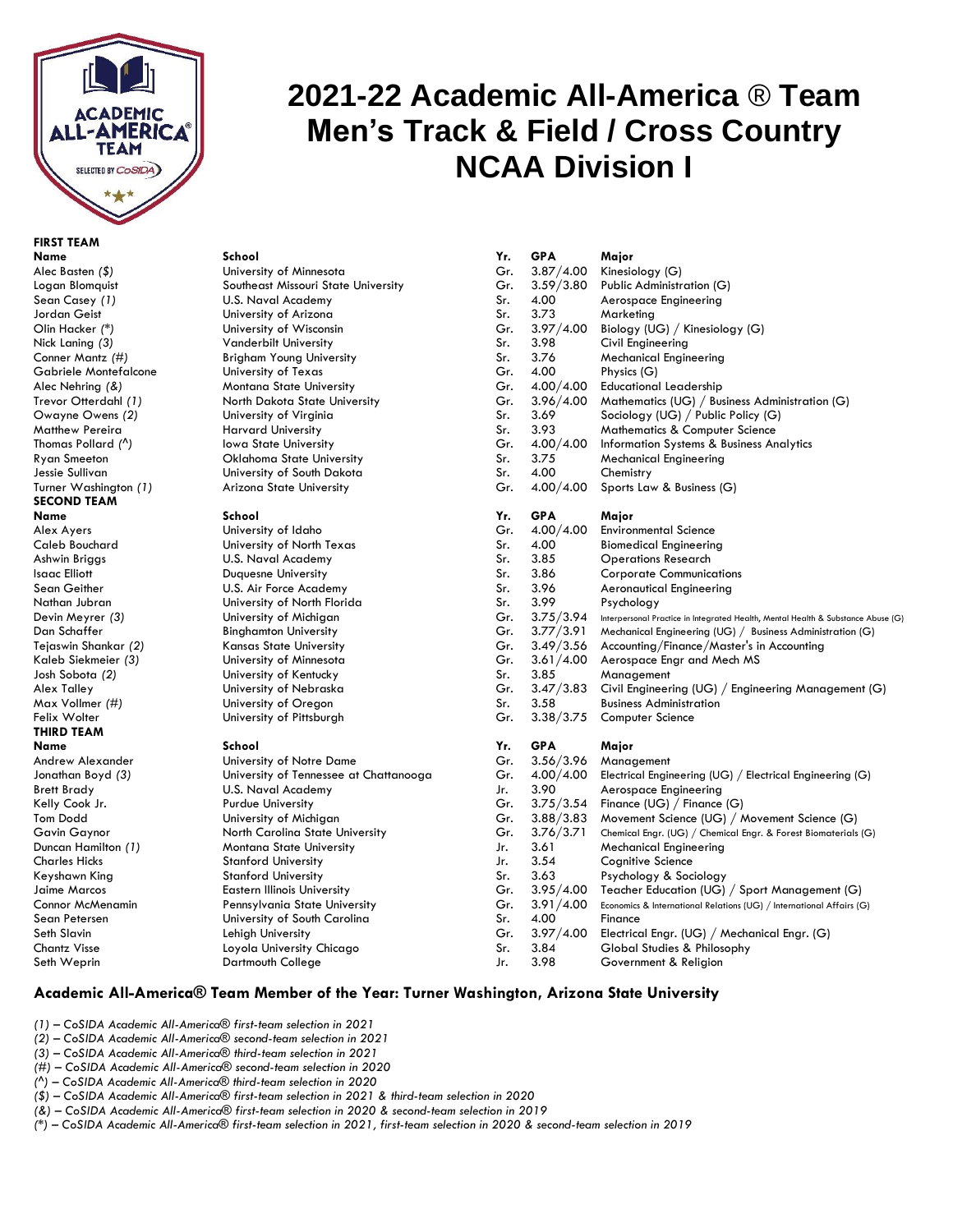

# **FIRST TEAM**

# **2021-22 Academic All-America** ® **Team Men's Track & Field / Cross Country NCAA Division II**

| FIRST TEAM                |                                             |     |             |                                                               |
|---------------------------|---------------------------------------------|-----|-------------|---------------------------------------------------------------|
| Name                      | School                                      | Yr. | <b>GPA</b>  | Major                                                         |
| Trevor Bassitt (%)        | <b>Ashland University</b>                   | Gr. | 3.56/3.87   | Sport Management (UG) / MBA (G)                               |
| Justin Crosswhite (2)     | Western Oregon University                   | Sr. | 4.00        | Organizational Leadership                                     |
| Kizan David (&)           | Lincoln University                          | Sr. | 3.97        | <b>Computer Information Systems</b>                           |
| Riley Fenoff $(\sim)$     | <b>Franklin Pierce University</b>           | Gr. | 4.00/4.00   | Biology                                                       |
| Duncan Fuehne             | Colorado School of Mines                    | Sr. | 3.97        | Engineering & Physics                                         |
| Jason Goodman (!)         | <b>Slippery Rock University</b>             | Gr. | 3.95/3.40   | Exercise Science (UG) / Computer Science (G)                  |
| Christopher Goodwin (3)   | University of Central Missouri              | Gr. | 3.80        | Kinesiology                                                   |
| Samuel Hartman (1)        | Seton Hill University                       | Sr. | 3.80        | Computer Science & Cybersecurity                              |
| Dylan Ko (2)              | Colorado School of Mines                    | Gr. | 3.81 / 3.30 | Computer Science                                              |
| Jake Mitchem (\$)         | Colorado School of Mines                    | Gr. | 3.87/3.81   | Electrical Engineering (UG) / Electrical Engineering (G)      |
| Ben Nagel (1)             | University of Indianapolis                  | Sr. | 4.00        | <b>Actuarial Science</b>                                      |
| Dillon Powell             | Colorado School of Mines                    | Jr. | 3.85        | <b>Chemical Engineering</b>                                   |
| Nathan Swadley (2)        | Missouri University of Science & Technology | Sr. | 3.95        | <b>Mechanical Engineering</b>                                 |
| Ryan Szklany <i>(</i> ~)  | Embry-Riddle University (Fla.)              | Sr. | 4.00        | Aerospace Engineering                                         |
| Justin Thompson (2)       | Colorado Mesa University                    | Sr. | 4.00        | <b>Exercise Science</b>                                       |
| SECOND TEAM               |                                             |     |             |                                                               |
| Name                      | School                                      | Yr. | <b>GPA</b>  | Major                                                         |
| Ransom Allen              | <b>Wayne State University</b>               | Jr. | 4.00        | <b>Mechanical Engineering</b>                                 |
| D.J. Delancy              | Texas A&M University - Kingsville           | Sr. | 3.91        | <b>Biomedical Sciences</b>                                    |
| Noah Dooley               | <b>Davenport University</b>                 | Sr. | 3.92        | <b>Sport Management</b>                                       |
| <b>Brent Fairbanks</b>    | <b>Ashland University</b>                   | Gr. | 3.44/3.73   | Sport Management (UG) / MBA (G)                               |
| Alex Herbst               | University of Alabama in Huntsville         | Sr. | 4.00        | <b>Mechanical Engineering</b>                                 |
| Matt Hipshire <i>(</i> *) | <b>Harding University</b>                   | Gr. | 4.00/4.00   | Management & Business Ethics                                  |
| Marcus Klein (#)          | Northwest Missouri State University         | Gr. | 3.98/4.00   | Mathematics (UG) / Alternative Certification, Education (G)   |
| Henry Klitzke             | <b>Augustana University</b>                 | Sr. | 4.00        | <b>Business Administration</b>                                |
| Logan Kraus               | Valdosta State University                   | Gr. | 4.00/4.00   | <b>Business Administration (G)</b>                            |
| Chayce Macknair           | Shippensburg University                     | Sr. | 4.00        | History & Social Studies Certification                        |
| Austin Miller             | <b>Augustana University</b>                 | Sr. | 3.67        | <b>Business Administration</b>                                |
| JP Rutledge               | Missouri Southern State University          | So. | 4.00        | English                                                       |
| Isaiah Schafer (2)        | <b>Davenport University</b>                 | Sr. | 3.86        | <b>Sport Management</b>                                       |
| CarLee Stimpfel           | <b>Saginaw Valley State University</b>      | Sr. | 3.79        | Geography                                                     |
| Mason Strader             | <b>Pittsburg State University</b>           | Sr. | 3.75        | Architectural Manufacturing Management                        |
| THIRD TEAM                |                                             |     |             |                                                               |
| Name                      | School                                      | Yr. | <b>GPA</b>  | Major                                                         |
| Dakota Abbott             | University of Colorado Colorado Springs     | Sr. | 3.50        | <b>Business Administration</b>                                |
| Dorian Chaigneau          | <b>Harding University</b>                   | So. | 3.31        | <b>Media Production</b>                                       |
| Jalen Cloud               | California University of Pennsylvania       | Gr. | 3.51/4.00   | Forensic Science (UG) / Clinical Mental Health Counseling (G) |
| Weston Ellis              | Azusa Pacific University                    | Gr. | 3.71/3.82   | PE & Single Subject Teaching Credential (G)                   |
| Charles Hruda             | Embry-Riddle University (Fla.)              | Sr. | 3.96        | Civil Engineering                                             |
| Nick Janke                | Missouri University of Science & Technology | Sr. | 3.97        | Civil Engineering                                             |
| Niklas Klei               | Queens University of Charlotte              | Sr. | 3.75        | Biology                                                       |
| Ryan Miller               | Lock Haven University                       | So. | 4.00        | Biology                                                       |
| Matthew Oglesby           | <b>Pittsburg State University</b>           | Sr. | 4.00        | Management                                                    |
| Caleb Pyle                | <b>Maryville University</b>                 | Jr. | 4.00        | Secondary Education & Mathematical Science                    |
| Grant Redmond (2)         | Colorado School of Mines                    | Jr. | 3.88        | <b>Electrical Engineering</b>                                 |
| Sean Roberts              | <b>East Stroudsburg University</b>          | Sr. | 4.00        | Political Science & Criminal Justice                          |
| Loic Scomparin            | Colorado School of Mines                    | Sr. | 3.93        | <b>Environmental Engineering</b>                              |
| Brian Sims Jr.            | Lees-McRae College                          | Sr. | 4.00        | History                                                       |
| Dylan White               | Chico State                                 | Sr. | 4.00        | Criminal Justice & Psychology                                 |
| Jon Wojcuich              | University of Mount Olive                   | Sr. | 3.98        | <b>Exercise Science</b>                                       |
|                           |                                             |     |             | $\sim$                                                        |

## **Academic All-America® Team Member of the Year: Trevor Bassitt, Ashland University**

*(1) – CoSIDA Academic All-America® first-team selection in 2021*

- *(2) – CoSIDA Academic All-America® second-team selection in 2021*
- *(3) – CoSIDA Academic All-America® third-team selection in 2021*
- *(#) – CoSIDA Academic All-America® first-team selection in 2020*
- *(^) – CoSIDA Academic All-America® third-team selection in 2020*
- *(\$) – CoSIDA Academic All-America® first-team selection in 2021 & first-team selection in 2020*
- *(%) – CoSIDA Academic All-America® first-team selection in 2021 & second-team selection in 2020*
- *(!) – CoSIDA Academic All-America® third-team selection in 2021 & second-team selection in 2020*
- *(~) – CoSIDA Academic All-America® third-team selection in 2021 & third-team selection in 2020 (&) – CoSIDA Academic All-America® first-team selection in 2020 & first-team selection in 2019*
- *(\*) – CoSIDA Academic All-America® second-team selection in 2021, second-team selection in 2020 & third-team selection in 2019*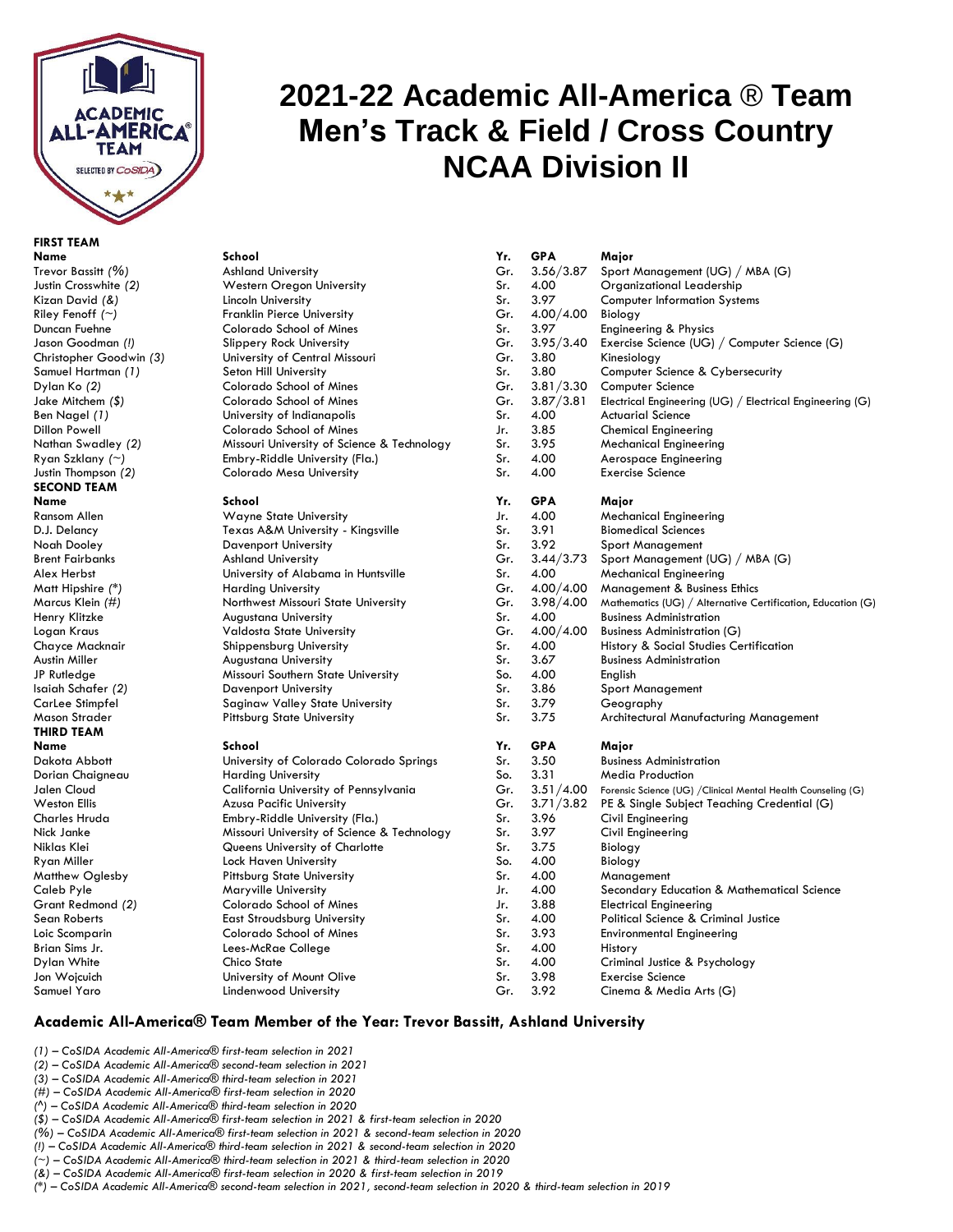

# **FIRST TEAM**

# Darren Wan Stockton University Sr. 3.97 Business **THIRD TEAM**

# **2021-22 Academic All-America** ® **Team Men's Track & Field / Cross Country NCAA Division III**

| Davia braaiey (3)         | vvnedron College (Illinois)         | Gr. | 3.93/4.00   | Classical Language         |
|---------------------------|-------------------------------------|-----|-------------|----------------------------|
| Tucker Cargile            | University of Redlands              | Sr. | 3.91        | Psychology                 |
| Garrett Clark (1)         | John Carroll University             | Sr. | 3.87        | Accountancy                |
| Matyas Csiki-Fejer (&)    | Suffolk University                  | Sr. | 4.00        | Law & Public Policy        |
| Riley Grossman            | <b>SUNY Geneseo</b>                 | Sr. | 3.96        | <b>Applied Mathemati</b>   |
| Steven Hermsen (1)        | <b>Carroll University</b>           | Sr. | 3.97        | <b>Exercise Science</b>    |
| Finn Jacobson-Schulte     | <b>MIT</b>                          | Gr. | 4.00/4.00   | Computer Science & Engr. & |
| Matthew Karee <i>(</i> *) | <b>Carnegie Mellon University</b>   | Gr. | 3.97/3.92   | <b>Mechanical Enginee</b>  |
| Justin Kiefel (1)         | <b>Carnegie Mellon University</b>   | Sr. | 3.94        | Electrical & Comput        |
| Ben Kuxmann (2)           | Millikin University                 | Sr. | 3.96        | English & Secondar         |
| Matthew Lecky             | Rensselaer Polytechnic Institute    | Jr. | 3.97        | Chemistry                  |
| Bram Miller (2)           | <b>Carnegie Mellon University</b>   | Gr. | 3.83/3.78   | <b>Mechanical Enginee</b>  |
| Justin Park (2)           | Rensselaer Polytechnic Institute    | Gr. | 3.98/4.00   | Ph.D. Geology              |
| Shawn Schindler (1)       | Saint John's University (Minn.)     | Sr. | 3.99        | Nursing                    |
| Oliver Thomas (\$)        | Worcester Polytechnic Institute     | Gr. | 3.88 / 4.00 | <b>Mechanical Enginee</b>  |
| Kenneth Wei (3)           | MIT                                 | Jr. | 3.92        | <b>Biological Engineer</b> |
| SECOND TEAM               |                                     |     |             |                            |
| Name                      | School                              | Yr. | <b>GPA</b>  | Major                      |
| Isaac Alderfer (3)        | <b>Eastern Mennonite University</b> | Sr. | 3.97        | <b>Environmental Scier</b> |
| Ryan Beard                | Westminster College (PA)            | Sr. | 4.00        | Accounting                 |
| Jack Begley               | Case Western Reserve University     | Jr. | 4.00        | <b>Engineering Physics</b> |
| Aidan Cantine             | Swarthmore College                  | Sr. | 3.97        | Computer Science           |
| Daniel Chen               | Johns Hopkins University            | Jr. | 3.98        | Molecular & Celluk         |
| Christian Ciattei         | <b>Salisbury University</b>         | Sr. | 4.00        | Geography                  |
| Logan Gaudette            | Worcester Polytechnic Institute     | Gr. | 3.96/4.00   | <b>Biomedical Enginee</b>  |
| Mike Jasa (1)             | Loras College                       | Sr. | 3.40        | Finance                    |
|                           |                                     |     |             |                            |

| <b>FIRST TEAM</b>       |                                     |     |            |                                                                    |  |
|-------------------------|-------------------------------------|-----|------------|--------------------------------------------------------------------|--|
| Name                    | School                              | Yr. | <b>GPA</b> | Major                                                              |  |
| David Bradley (3)       | <b>Wheaton College (Illinois)</b>   | Gr. | 3.93/4.00  | Classical Language (UG) / Biblical Exegesis (G)                    |  |
| <b>Tucker Cargile</b>   | University of Redlands              | Sr. | 3.91       | Psychology                                                         |  |
| Garrett Clark (1)       | John Carroll University             | Sr. | 3.87       | Accountancy                                                        |  |
| Matyas Csiki-Fejer (&)  | Suffolk University                  | Sr. | 4.00       | Law & Public Policy                                                |  |
| Riley Grossman          | <b>SUNY Geneseo</b>                 | Sr. | 3.96       | <b>Applied Mathematics</b>                                         |  |
| Steven Hermsen (1)      | <b>Carroll University</b>           | Sr. | 3.97       | <b>Exercise Science</b>                                            |  |
| Finn Jacobson-Schulte   | <b>MIT</b>                          | Gr. | 4.00/4.00  | Computer Science & Engr. & Mathematics (UG) / Computer Science (G) |  |
| Matthew Karee (*)       | Carnegie Mellon University          | Gr. | 3.97/3.92  | <b>Mechanical Engineering</b>                                      |  |
| Justin Kiefel (1)       | Carnegie Mellon University          | Sr. | 3.94       | Electrical & Computer Engineering                                  |  |
| Ben Kuxmann (2)         | Millikin University                 | Sr. | 3.96       | <b>English &amp; Secondary Education</b>                           |  |
| Matthew Lecky           | Rensselaer Polytechnic Institute    | Jr. | 3.97       | Chemistry                                                          |  |
| Bram Miller (2)         | Carnegie Mellon University          | Gr. | 3.83/3.78  | <b>Mechanical Engineering</b>                                      |  |
| Justin Park (2)         | Rensselaer Polytechnic Institute    | Gr. | 3.98/4.00  | Ph.D. Geology                                                      |  |
| Shawn Schindler (1)     | Saint John's University (Minn.)     | Sr. | 3.99       | Nursing                                                            |  |
| Oliver Thomas (\$)      | Worcester Polytechnic Institute     | Gr. | 3.88/4.00  | <b>Mechanical Engineering</b>                                      |  |
| Kenneth Wei (3)         | MIT                                 | Jr. | 3.92       | <b>Biological Engineering</b>                                      |  |
| <b>SECOND TEAM</b>      |                                     |     |            |                                                                    |  |
| Name                    | School                              | Yr. | <b>GPA</b> | Major                                                              |  |
| Isaac Alderfer (3)      | <b>Eastern Mennonite University</b> | Sr. | 3.97       | <b>Environmental Science</b>                                       |  |
| Ryan Beard              | Westminster College (PA)            | Sr. | 4.00       | Accounting                                                         |  |
| Jack Begley             | Case Western Reserve University     | Jr. | 4.00       | <b>Engineering Physics</b>                                         |  |
| Aidan Cantine           | Swarthmore College                  | Sr. | 3.97       | Computer Science                                                   |  |
| Daniel Chen             | Johns Hopkins University            | Jr. | 3.98       | Molecular & Cellular Biology                                       |  |
| Christian Ciattei       | Salisbury University                | Sr. | 4.00       | Geography                                                          |  |
| Logan Gaudette          | Worcester Polytechnic Institute     | Gr. | 3.96/4.00  | <b>Biomedical Engineering</b>                                      |  |
| Mike Jasa (1)           | Loras College                       | Sr. | 3.40       | Finance                                                            |  |
| Matthew Kearney         | MIT                                 | Jr. | 4.00       | Electrical Engineering & Computer Science & Philosophy             |  |
| Maguire Petersen        | Saint John's University (Minn.)     | Jr. | 3.94       | Biology                                                            |  |
| Henry Pick              | Claremont-Mudd-Scripps              | Jr. | 3.92       | <b>Computer Science &amp; Mathematics</b>                          |  |
| Kevin Riley             | <b>Wheaton College (Illinois)</b>   | Sr. | 3.85       | Mathematics                                                        |  |
| Kevin Ruechel           | University of Wisconsin-Stout       | Sr. | 3.39       | <b>Mechanical Engineering</b>                                      |  |
| <b>Benjamin Steeves</b> | Worcester Polytechnic Institute     | Gr. | 3.90/3.86  | <b>Mechanical Engineering</b>                                      |  |
| Darren Wan              | Stockton University                 | Sr. | 3.97       | <b>Business</b>                                                    |  |
| Dallas Wright (2)       | <b>Wartburg College</b>             | Sr. | 3.45       | <b>Business Administration &amp; Accounting</b>                    |  |
| <b>THIRD TEAM</b>       |                                     |     |            |                                                                    |  |
| Name                    | School                              | Yr. | <b>GPA</b> | Major                                                              |  |
| Elias Boussouf          | Johns Hopkins University            | Sr. | 3.57       | <b>Biophysics</b>                                                  |  |
| Ryan Cory               | <b>SUNY Cortland</b>                | Jr. | 3.91       | <b>Sport Management</b>                                            |  |
| Sam Craig               | University of Chicago               | Sr. | 3.73       | Mathematics                                                        |  |
| David Fassbender        | University of Wisconsin-Whitewater  | Sr. | 3.34       | <b>Physical Education</b>                                          |  |
| William Fowler          | University of Lynchburg             | Sr. | 3.99       | <b>Environmental Science</b>                                       |  |
| Ryan Harvey             | Loras College                       | So. | 3.98       | <b>Politics</b>                                                    |  |
| Simon Heys              | Wilmington College                  | Jr. | 3.89       | <b>Sport Management</b>                                            |  |
| Nick Hoffman (2)        | Hope College                        | Sr. | 3.79       | Accounting                                                         |  |
| Andrew Lauber (3)       | <b>Wheaton College (Illinois)</b>   | Sr. | 3.92       | <b>Biblical &amp; Theological Studies</b>                          |  |
| Will McMichael          | The College of Wooster              | Sr. | 3.81       | Neuroscience                                                       |  |
| Spencer Moore           | <b>Emory University</b>             | Sr. | 3.96       | <b>Political Science</b>                                           |  |
| Kyle Ott                | Nebraska Wesleyan University        | Sr. | 3.98       | <b>Exercise Science</b>                                            |  |
| Cal Yackin              | Otterbein University                | Jr. | 3.67       | Biology & Zoo & Conservation Science                               |  |

## **Academic All-America® Team Member of the Year: Steven Hermsen, Carroll University**

- *(1) – CoSIDA Academic All-America® first-team selection in 2021*
- *(2) – CoSIDA Academic All-America® second-team selection in 2021*
- *(3) – CoSIDA Academic All-America® third-team selection in 2021*
- *(\$) – CoSIDA Academic All-America® first-team selection in 2021 & third-team selection in 2020*
- *(&) – CoSIDA Academic All-America® second-team selection in 2021 & third-team selection in 2020*
- *(\*) – CoSIDA Academic All-America® second-team selection in 2021, second-team selection in 2020 & third-team selection in 2019*